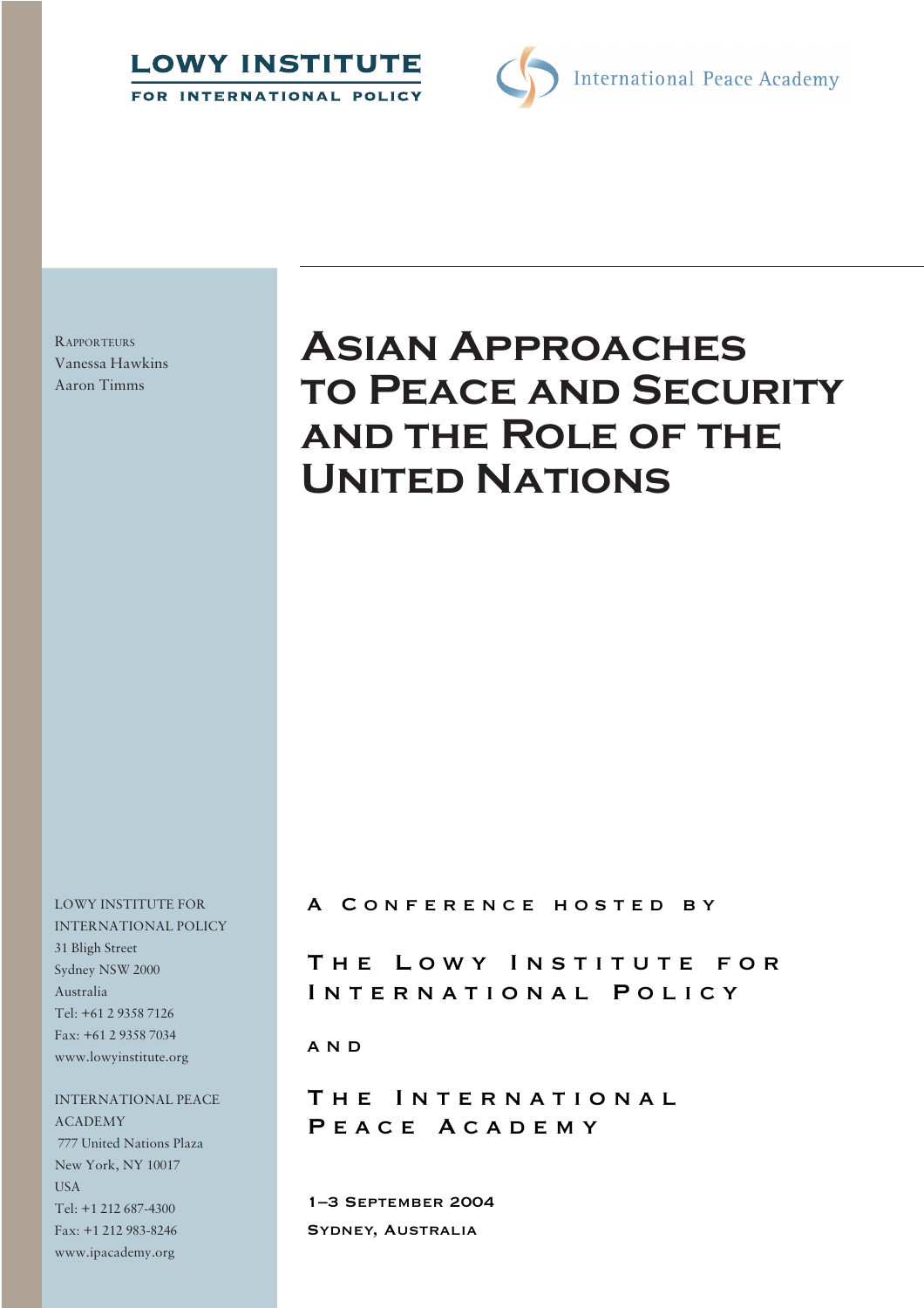**The Lowy Institute for International Policy** is an independent international policy think tank based in Sydney, Australia. Its mandate ranges across all the dimensions of international policy debate in Australia — economic, political and strategic — and it is not limited to a particular geographic region.

Its two core tasks are to:

- produce distinctive research and fresh policy options for Australia's international policy and to contribute to the wider international debate.
- promote discussion of Australia's role in the world by providing an accessible and high quality forum for discussion of Australian international relations through debates, seminars, lectures, dialogues and conferences.

**The International Peace Academy (IPA)** is an independent, international institution dedicated to promoting the prevention and settlement of armed conflicts between and within states through policy research and development.

IPA works closely with the United Nations, regional and other international organizations, governments, and nongovernmental organizations, as well as with parties to conflicts in selected cases. Its efforts are enhanced by its ability to draw on a worldwide network of government and business leaders, scholars, diplomats, military officers, and leaders of civil society.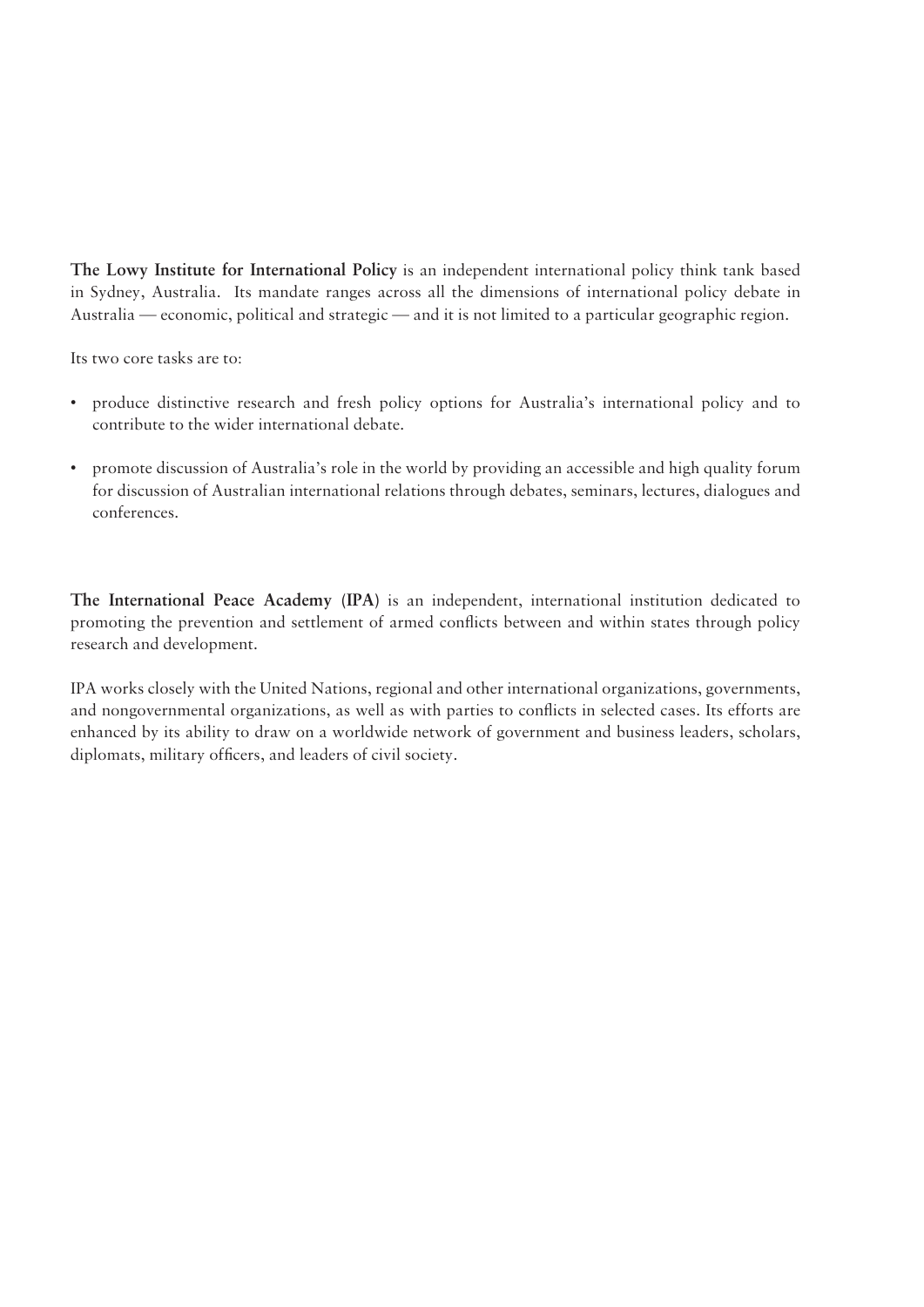#### **Introduction**

Asian states contribute greatly to the United Nations in both human and financial terms. The region has also been the venue for some of the defining missions of the UN, from Korea in the 1950s to more recent operations in Cambodia and East Timor. However, in discussions on the role of the UN, Asian voices are often not heard.

Do Asian states have a distinct view of state sovereignty, of security more generally, and of the appropriate responses to threats in the post-September 11 security climate? To what extent should such responses be tailored to the regional context? In the current strategic climate, and in the light of the US-led fight against terror, what role should the United Nations and regional actors play in maintaining peace and security in Asia? Do today's threats and challenges call for institutional reform of the UN, or for new security strategies altogether?

In September 2004, the Lowy Institute for International Policy and the International Peace Academy held a conference in Sydney to discuss these issues. The meeting brought together a group of key actors from the region and the United Nations to engage in a dialogue on the nature of these threats and the role that the United Nations can play in addressing them. Panels were convened to discuss the following issues: Asian concepts of peace and security and threat perceptions; traditional threats to the region; failing states; terrorism; and the future role of the UN in Asian peace and security. This report is a synthesis of the discussions that arose out of those panels. It is presented in four, thematic parts: Asian concepts of security and sovereignty; traditional threats; nontraditional threats; and Asia's future relationship with the United Nations.

### **Part I: Asian Concepts of Security and Sovereignty**

#### **1. The status quo**

Even though the conference was convened under the broad umbrella of "Asian approaches to peace and security", the coverage of Asia that emerged throughout discussions was by no means uniform. The focus of proceedings was firmly on South, Southeast, and Northeast Asia. This illustrates a point made by a number of conference participants: Asia is not a uniform entity. There is no cultural or civilisational unity within Asia, and the continent lacks the cohesion found in other regions. Instead, it is a collection of states with diverse ethnic and national identities. According to one participant, it is more useful to think of Asia as a collection of sub-regions, each with their own regional dynamics and neighbourhood hegemons. Although much was made at the time of the 'Asian values' debate in the 1990s of a shared cultural identity, Asia as a whole is marked more by diversity than uniformity.

However, many, though not all, Asian states share one similar characteristic: the defining national experience of colonialism. Several conference participants emphasised that this shared history, more than any cultural identity intrinsic to Asia, underpins the emphasis on state sovereignty and non-interference that is prevalent in the region. Even after independence, Asia suffered from exploitation of internal differences as a pretext to the exertion of external influence and control. There was a perception among participants that Asia as a region has a greater sense of living with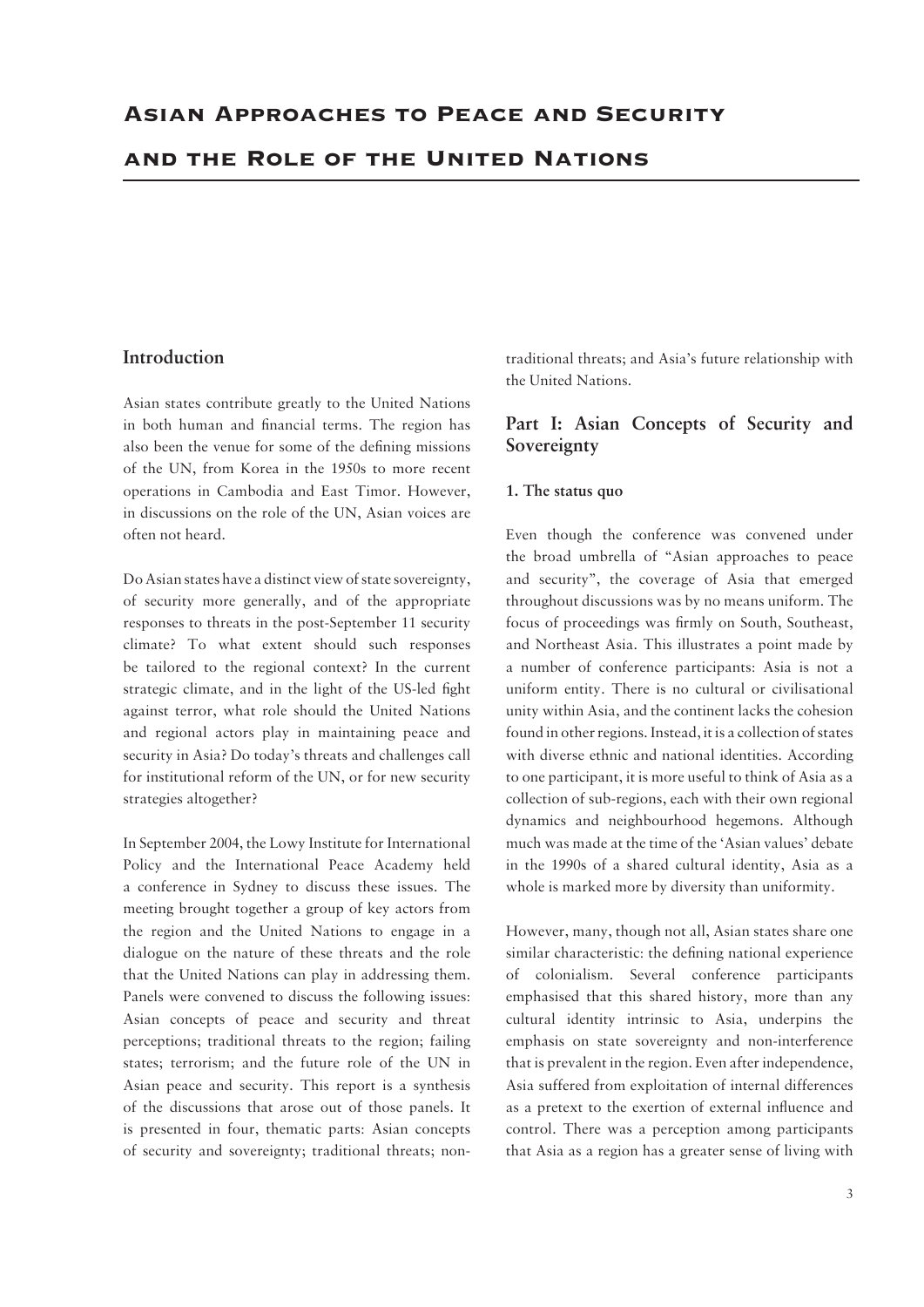its history. There is continuing suspicion of external interference and the sense that Asia has never been left alone to develop its own institutions, processes and architecture to manage power relations. As a result, sovereignty is more absolute in expression and practice in Asia than in Europe. This has led to a security agenda dominated by norms of non-interference, respect for territorial integrity, political independence, and national sovereignty, and a marked preference for settling disputes bilaterally.

For some Asian states, attachment to **territorial integrity** was the product of the colonial experience, which left newly independent states with little sense of national identity, and shared anxiety over the integrity of colonial borders. This translated into strong emphasis on defence against attacks from the outside, as well as action to clamp down on the possibility of internal secession. Concerns over **political independence** also stem from the colonial experience, as well as from postindependence worries about soft imperialism and neocolonialism. The issue of political independence also gained resonance as a response to superpower politics during the Cold War. At the international level, many Asian states joined with other post-colonial states in their support for the non-aligned movement. Many conference participants felt the 'Asian values' debate stems from sensitivity to the possible use of nongovernmental organisations (NGOs) as a soft arm of Western intervention with greater reach, in some cases, than governments. Commitment to **national sovereignty** stems from all of these concerns, as well as from worries about economic penetration, aid conditionality, and the impact of multi-national corporations operating in Asia.

The end of the Cold War had less resonance in the Asia–Pacific than in the Europe–Atlantic region. In many parts of the region, and particularly in East Asia, power relationships have been more fluid and still remain unsettled. Where the 1990s saw the rise of internal conflict and state failure in other regions of the world, the security agenda in Northeast Asia and perhaps South Asia remained dominated by traditional concerns of regional power rivalries and the threat of interstate conflict. The traditional response to power relations in East Asia and South Asia was to adjust to the prevailing winds. During the 1990s, the strong norms of sovereignty and non-interference made it difficult for new initiatives to emerge without being viewed with the suspicion that they could be instruments of external influence. Asian governments responded to the emerging norm of humanitarian intervention particularly as the justification for the North Atlantic Treaty Organisation (NATO) intervention in Kosovo — with extreme caution. There appeared to be an instinctive hostility to the very word 'intervention' and anything that legitimised it.

The dominance of the traditional security agenda, and a corresponding reluctance to address threats through collective forums, have also played out in Asia's relationship with the United Nations. Despite the UN operations in Cambodia and East Timor, the perception remains that the organisation has had little involvement in Asia in recent decades. One participant attributed the lack of enthusiasm for a wider UN presence to a perception that the region has not been served well by international institutions — most notably, a lingering suspicion of the role of the International Monetary Fund (IMF) and World Bank after the 1997 financial crisis — as well as the dominance of the traditional security agenda and a disposition to deal with threats bilaterally rather than acknowledging the legitimacy of an effective role for outsiders. Viewed from Asia, the UN still exhibits an Atlantic orientation, and the organs of the UN are felt to have very little impact on the way Asian governments behave. One participant noted that Asia has the lowest rate of ratification of major multilateral treaties (particularly those related to disarmament and human rights) of any region. It should be noted, however, that this suspicion of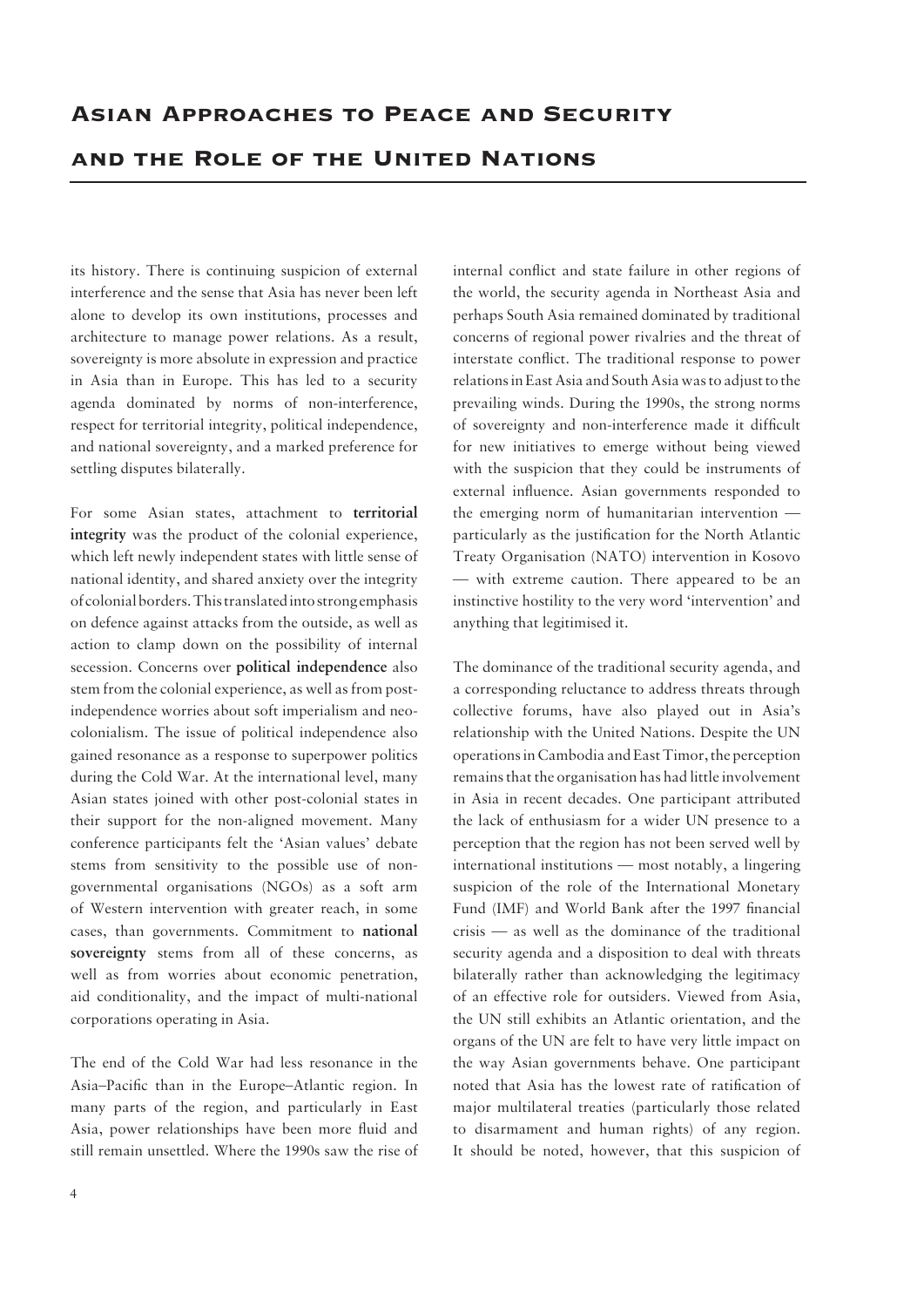multilateral mechanisms has applied equally to any support for regional mechanisms.

At a time when other regions are moving towards strengthening regional organisations, it is striking that Asia has not yet chosen to embrace an overarching regional organisation, or even a regional norm against takeover of civilian governments. Unlike Europe, Africa, and the Americas, Asia has no regional human rights mechanism, let alone a regional security mechanism. Past attempts to transform the Association of Southeast Asian Nations (ASEAN) into a more robust sub-regional organisation have failed. One participant suggested that while it may be true to say that, so far as economic prosperity and cooperation are concerned, Asia is in the twenty-first century, its antique architecture of power relations and security arrangements place the region in the nineteenth.

#### **2. Signs of change?**

#### *The Responsibility to Protect*

Given the region's commitment to non-interference and state sovereignty, it may have been anticipated that the International Commission on Intervention and State Sovereignty would find little support among Asian governments for the recommendations contained in its *Responsibility to Protect* report, released in 2001. The report was viewed with suspicion by some Asian governments as an effort to codify predominantly Western norms and practices and an attempt to cloak geopolitical motives in the lofty language of humanitarianism.

The Commission anticipated this hostility, and considerable effort was made to alleviate any concerns. The Commission had three Asia–Pacific members, and embarked on extensive consultations throughout Asia, as in other regions, before writing the report. This

hostility appears to have been primarily instinctive; according to some participants, those who have read the report are surprisingly receptive to it because it accommodates many of their concerns, aiming to ensure that future interventions are safeguarded by a rulesbased system designed to prevent unilateral interveners from appropriating the language of humanitarian intervention. *Responsibility to Protect* affirms sovereignty as the bedrock principle of international relations, and calls for functioning and legitimate states as the best guarantors of international order. If, due to neglect, incapacity, or perpetration, the state is no longer able to protect its people, this notion of sovereignty yields to an international responsibility to protect. The report lays out two threshold conditions that must be satisfied before justifying intervention: large scale loss of life and ethnic cleansing. It further elaborates four principles that should guide any intervention: right intention, last resort, proportionality and reasonable prospects for success. The only body with the power to authorise such humanitarian intervention is the UN Security Council.

The prevailing sentiment around *Responsibility to Protect* at the conference was that, if in fact new norms of intervention are to be UN-centred and require UN authorisation, these norms will require substantial restructuring of the UN, starting with the Security Council. Otherwise, it was feared, the geopolitics of the present permanent five (P5) members will trump humanitarian concerns and interventionism will become the Trojan horse that some states currently suspect it to be. Although the need to restore credibility and prestige to the UN is no longer as urgently felt as in the months leading up to the US intervention in Iraq, there are still many in Asia who feel that reform of the Security Council is long overdue.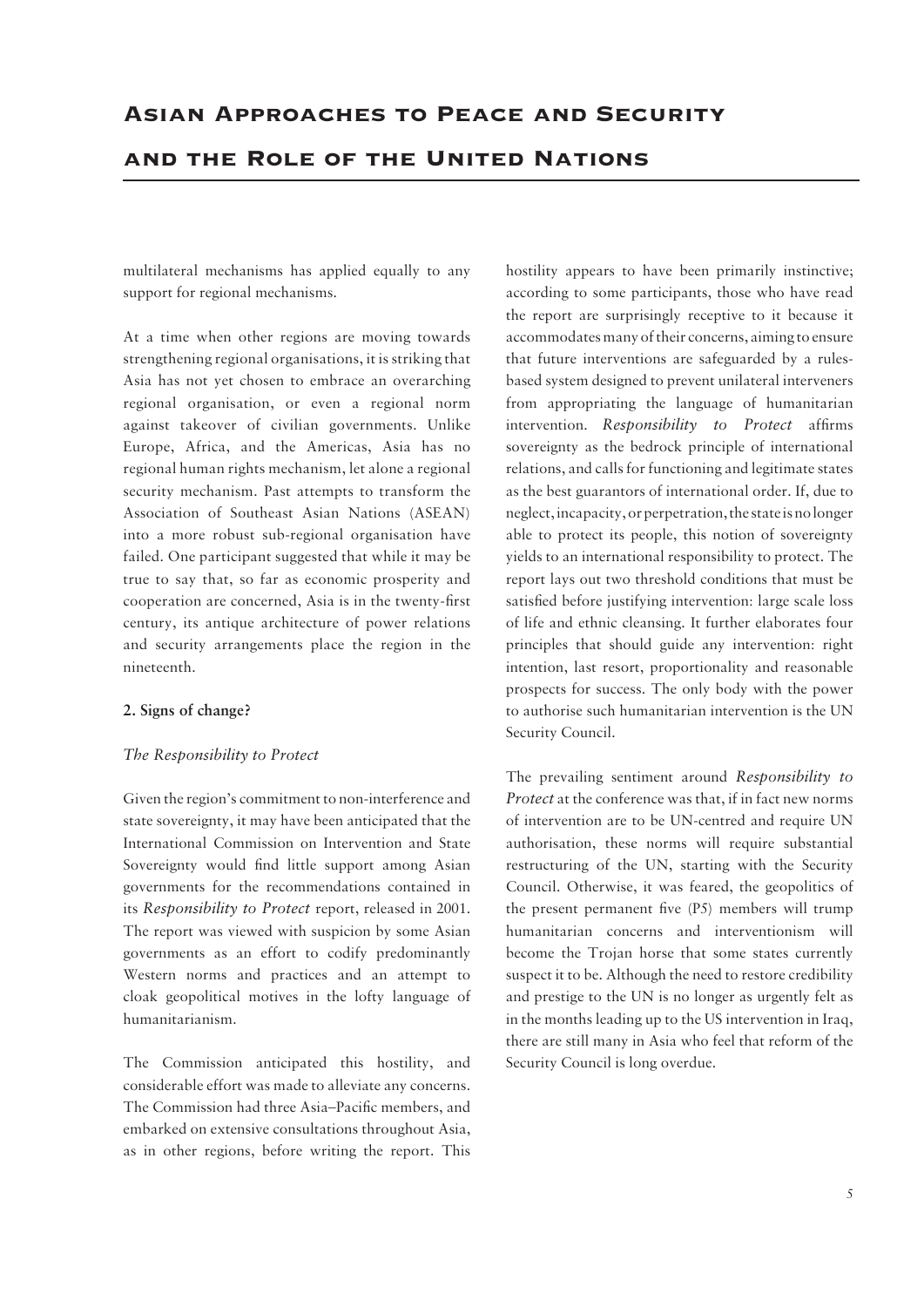#### *Regional mechanisms*

Much has been made of the slow pace of change in the region. Nonetheless, it is possible to trace some progress that has been made in the 13 years since the 1991 UN mission in Cambodia. Two of the most important complex peacekeeping operations of the post-Cold War period — the United Nations Transitional Authority in Cambodia (UNTAC) and the United Nations Transitional Authority in East Timor (UNTAET) — have taken place in Asia. This period has also seen the emergence of China and Japan as major actors in UN peacekeeping. Cambodia was a landmark, the first instance where China sent a military unit in support of a UN peacekeeping mission. China's growing interest in peacekeeping coincides with a decade of increased engagement at the multilateral level, notably at the UN, and seems to signal China's desire to emerge as a constructive regional power. Japan, too, is demonstrating growing interest in peacekeeping operations, perceived by some to reflect Japan's ambition for a permanent seat on the Security Council. One cannot divorce Japanese interest in peacekeeping from a broader geopolitical interest in expanding its military and strategic role, possibly as a counter to China in the regional balance of power.

The most interesting recent development is what appears to be a renewed interest in regional security mechanisms, particularly in Southeast Asia. This was signalled when some of ASEAN's more prominent members — including Malaysia, the Philippines, Singapore, and Thailand — sent troops to East Timor with the UNTAET mission. At the time, it would have seemed premature to herald engagement in East Timor as representative of a change of attitude within the region towards collective engagement. It is only in retrospect, following other initiatives within the ASEAN community, that analysts might point to East Timor as a watershed moment. Conference participants highlighted a promising recent development: a proposal floated by Indonesia for an ASEAN security community, complete with peacekeeping capabilities. Although this is opposed by Singapore and other states, some at the conference felt it significant that Indonesia — itself a potential theatre of operations for any ASEAN forays into peacekeeping, according to one participant — is the proponent of strengthening regional security mechanisms.

In the last year or two, there has been much greater interest in the Asia–Pacific region in regional and multilateral approaches. Whether this interest will be sustained, and whether it will lead to any significant attempts to reform regional institutions, yet remains to be seen. Any attempts to reform regional institutions within Asia must be accompanied by both a commitment to build the capacity of such institutions, and an enhanced willingness to use them. Unfortunately, the prevailing assumption seems to be based on the notion that structures, once created, will determine the behaviour of states. One conference participant pointed out that ASEAN has a long history of building institutions that are later underutilised. It is difficult to imagine that any proposal for a strengthened regional or sub-regional security mechanism will go far without support by the four Asian states with the strongest capacity to intervene militarily in the region — namely Japan, India, China, and Australia. In the near term, any commitment to strengthening regional institutions may take a back seat to diplomatic activity surrounding the release of the report of the Secretary-General's High-level Panel on Threats, Challenges and Change.

#### **Part II: Traditional Threats**

#### **1. An enduring security agenda**

The big questions surrounding the future of Asia's security environment reflect the uncertain future of the region's balance of power: how are China's growing influence, the role of the US, the significance of Japan and the dynamism of India going to play out in the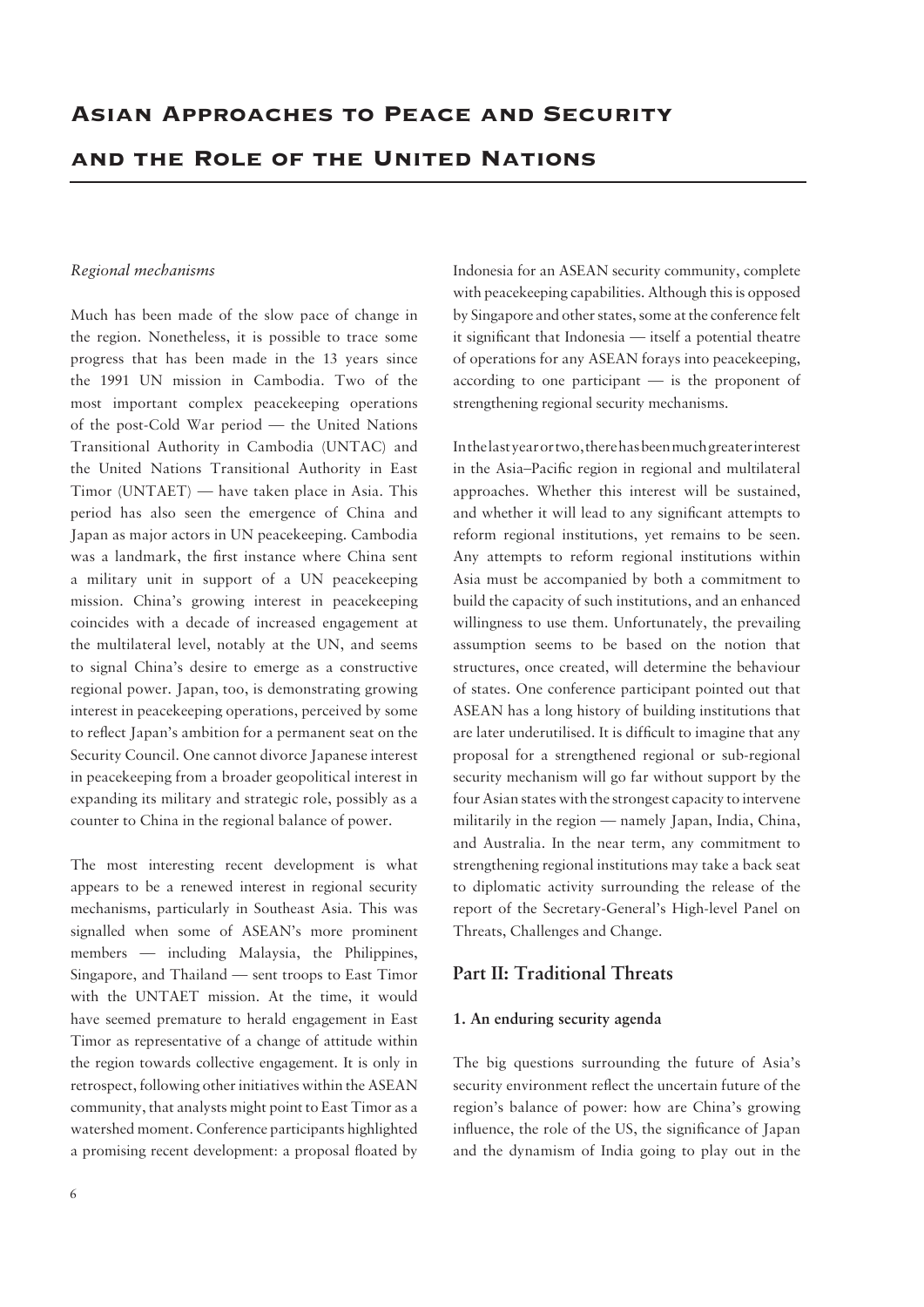future? Regional approaches to traditional threats mirror these uncertainties, and while the threats may be old, they are no less threatening because of that.

Most participants agreed there is little likelihood that the region will see open conflict between states in the near future. One went so far as to venture that we are now entering an historic era, with the East Asian 'condition of major wars' coming to an end, and the region as a whole awakening from strategic hibernation. Nevertheless, flash points remain, particularly in North Korea and Taiwan, and the proliferation of non-traditional security threats has served only to add to the list of potential catalysts for conflict.

### **2. North Korea and the future of nuclear nonproliferation**

Some participants regarded with optimism the continuation of six party talks to resolve the crisis in the Democratic People's Republic of Korea (DPRK), and expressed the hope that these might eventually lead to direct bilateral talks between the DPRK and the US. Most, however, were far less optimistic. The perception, common to many actors in the region, that nuclear proliferation in the DPRK is a containable local issue is misplaced. It underestimates the extent of the threat posed by the North Korean weapons of mass destruction (WMD) program, and fails to recognise that the nuclearisation of the DPRK will have truly global repercussions. According to a participant, the six party talks have been limited by the scope of their own agenda: the issue of the sanctity of the Kim Jong-Il regime has not been addressed, and all talk of universal values and rights has been muddied by the familiar 'Asian values' debate. Further complicating matters is the fact that none of the parties share a common notion of the goal of the talks: are they designed to lead to complete, or only partial, disarmament? Strategic isolation, or economic engagement? It would be imprudent to focus solely on the six party talks to the

exclusion of other avenues of negotiation.

That said, the likelihood of the DPRK launching a conventional 1950s-style war across the Demilitarised Zone remains low. The more plausible scenario is that maladministration and economic sclerosis will cause the country to implode, and there is no knowing what a wounded, nuclear-armed North Korean government would do in the event of such an implosion. In the meantime, several participants were vocal in rejecting pre-emption as a solution to the crisis. They further conceded that, in the long term, deterrence is also unlikely to work. On the other hand, economic and humanitarian assistance may be one way of exerting soft influence over the DPRK regime, and inducing pressure for reform. Currently, a number of piecemeal programs via the United Nations World Food Programme (WFP), as well as some bilateral assistance packages, have been introduced in an attempt to stave off the implosion scenario. The hope is that conditional economic assistance will lead to economic reform which, as the case of China has demonstrated, can be an important lever in opening up the country, and a crucial first step on the road to greater engagement and cooperation with the international community.

However, participants warned that we should exercise caution before drawing superficially attractive comparisons between China and the DPRK. The North Korean and Chinese regimes are fundamentally different, and while some enclave reforms have already been introduced by Kim Jong-Il, concessions to capitalism in the years to come are likely to be highly selective and the prospect of any real, fundamental policy shift away from the centralised command economy remains low. Assistance to the North will be helpful, but of only limited use in effecting long term political behavioural change.

The effect of these grim prognoses was to underscore the continuing severity of the DPRK nuclear problem.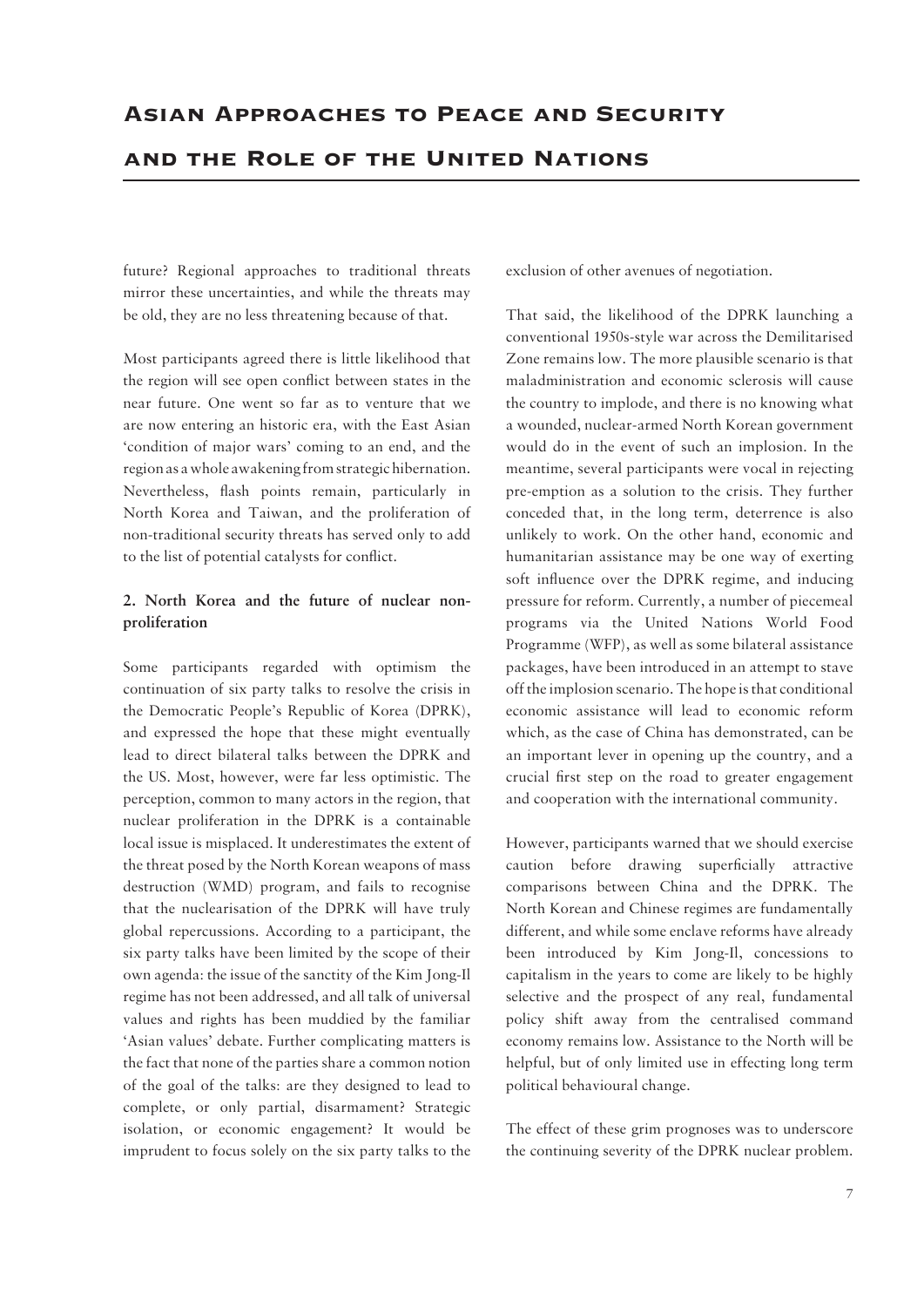The problem will not be resolved any time soon because it is more than simply a struggle over nuclear arms: it is a struggle for the vision of a unified Korea. If the goals of democracy, open market economic policy, internationalism, and nuclear disarmament are shared, then there is hope for a peaceful reunification of North and South. But there is a long way to go until we reach that point.

The discussion on North Korea dovetailed into a broader discussion of the future of the nuclear nonproliferation regime. The outlook for non-proliferation remains modest. Nuclear weapons have become an extraordinarily effective way of gaining the attention of the White House: as one participant noted, in the five years following its first declared nuclear test in 1998, India had a more sustained strategic dialogue with Washington than in all the 50 years before. Nuclear weapons, in other words, have become 'weapons of the underdog'. Even among the established nuclear powers, particularly the UK and France, there remains an unwillingness to live up to the non-proliferation bargain. So long as nuclear weapons continue to be seen as symbols of prestige and influence, non-proliferation efforts will stand little chance of success. If anything, the current regional trend is away from non-proliferation.

#### **3. Kashmir, Taiwan and the rise of China**

Participants gave some consideration to the potential for conflict between India and Pakistan over Kashmir. While the likelihood of all-out war between the two remains low, continuing eruptions of tension are expected over the coming years. Pakistan remains in a potentially weak political situation, with much internal pressure and division springing from the country's participation in the war on terror. If the current government were to be overthrown, and Pakistan's internal discord to find a less measured outlet on the international stage, tensions with India could escalate beyond all control. Participants also considered the conflict between China and various ASEAN states over control of the South China Sea and the Spratlys, though the diagnosis of the situation there was considerably less pessimistic than in the case of Kashmir.

Tensions over Taiwan persist. China's position is well known: it has consistently advocated a peaceful resolution of the problem, through the peaceful reunification of Taiwan with the mainland. Importantly, it has also at all times viewed the problem as a strictly internal one. In practical terms, the immense costs involved in waging a conventional war also speak strongly in favour of a peaceful solution to the problem. This argument is not lost on either the Chinese or Taiwanese governments. Both China and Taiwan are currently enjoying the fruits of economic growth and prosperity; both have a lot to lose. Nevertheless, the option of force is unlikely to be permanently ruled out by Beijing. If conflict does develop, it is similarly unlikely that the US, in spite of the current ambiguity of its Taiwan policy and the confusion surrounding the circumstances under which it has said it would intervene, will regard it purely as an internal problem for China.

Most participants agreed that conflict over Taiwan is more likely to come about by accident than deliberate design, but that the risk for miscalculation and misunderstanding remains high. It would take no more than one strategic miscue for the situation to ignite; and were war to begin, it would be very hard to contain and de-escalate. Participants stressed the need to view the status of Taiwan as more than simply a territorial dispute: it is the issue over which much of the regional power relations equation ends up becoming focused. Taiwan is the fulcrum around which China's relationship with both the region and the US will swing.

The discussion on Taiwan raised a number of questions about the trajectory of China. The general consensus at the conference was that China is rapidly emerging as an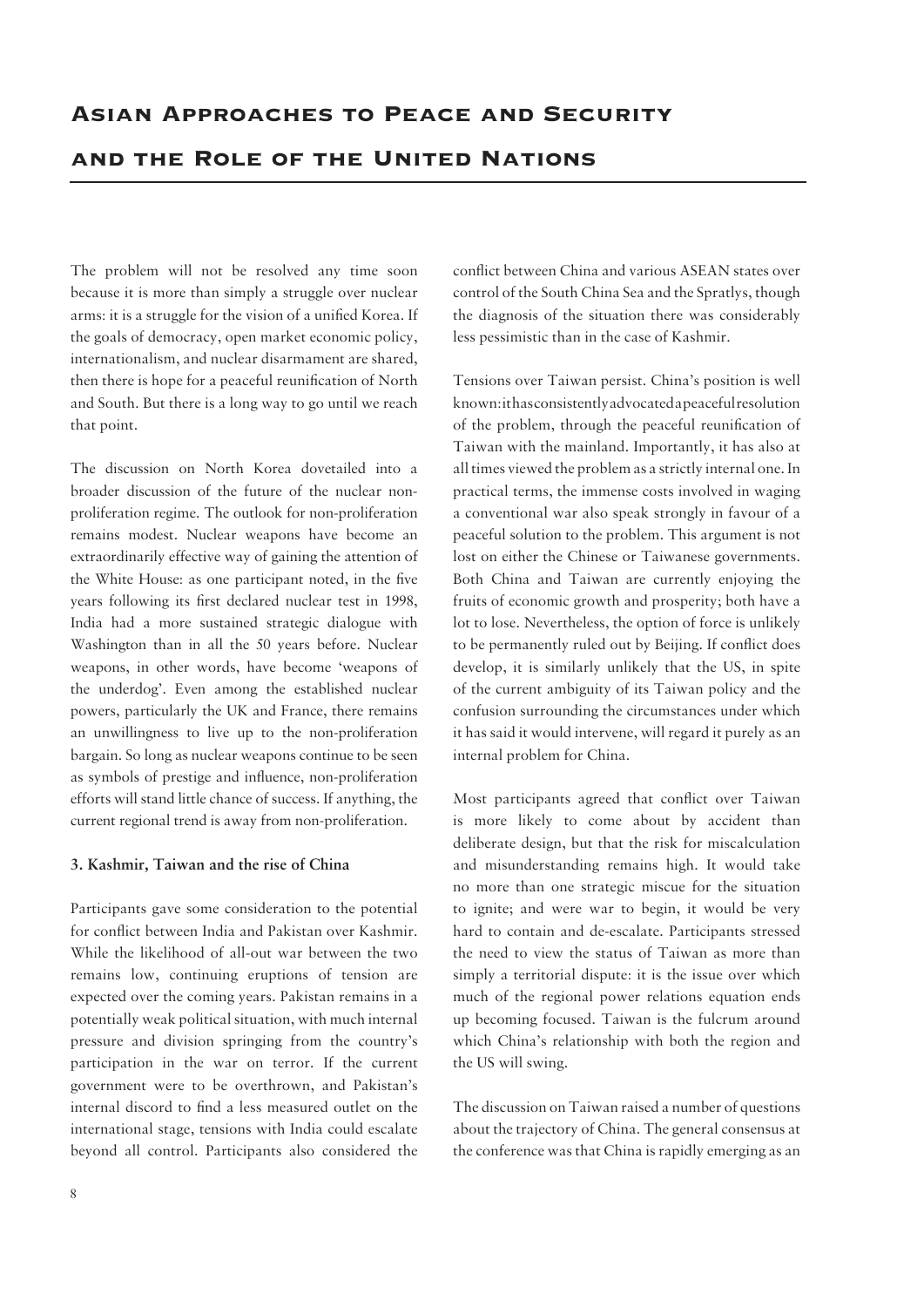authentic global power. While its emergence has gone hand in hand with increased engagement, cooperation and interdependence with the international community, it is normal for global powers to claim specific regional spheres of influence. What shape will China's sphere of influence take? Will there be agreement over what it is entitled to? The Chinese government remains adamant that it will not resort to military means to announce its emergence on the world stage, but the tendency in the US is to treat any assertion of a sphere of influence, no matter how it is expressed, as an example of illegitimate expansionism. How will this be resolved? And more broadly, in what direction will China's relationship with the US evolve?

These issues will form an intriguing, and perhaps unpredictable, backdrop to the development of the regional security environment over the years ahead.

### **Part III: Non-Traditional Threats**

#### **1. A new security agenda**

At the same time, a new security agenda is emerging in Asia, with non-traditional threats increasingly coming to be seen as a significant challenge to the region's security. These threats are interconnected and multidimensional, and they have little to do with the exercise of coercive military power by competing nation states. Instead, they have developed quite independently of state control, as a result of demographic pressures, resource depletion, population movements, non-state terrorism, disease, and global warming. They include Severe Acute Respiratory Syndrome (SARS), bird flu, AIDS, terrorism, drug trafficking, people trafficking, money laundering and the more complex problem of state failure. While stressing the difficulty of constructing any kind of definitive hierarchy of non-traditional threats, participants identified the following issues as being of most concern to the region as a whole: resource scarcity; the spread

of infectious diseases, especially AIDS; international terrorism; and global climate change. Developing nations are vulnerable to many of these emerging threats: Asia, composed primarily of infrastructure- and resourcepoor countries, is therefore particularly vulnerable. For most people in the region, security is more about human security — protection from poverty and disease — than violence or conflict.

That said, the relationship between non-traditional and traditional security threats is not entirely oppositional: one of the key themes of the conference was the way in which non-traditional threats are coming to interact with — and aggravate — traditional security fault lines in the region. For instance, the depletion of fish resources in the Pacific has exacerbated traditional sovereignty disputes, and unregulated population movements have aggravated transborder conflicts and created political tensions between sending and receiving states. The disputes may be old, but transnational developments are injecting them with renewed life. Looking ahead, there is also a chance that, with anticipated shortfalls in energy and water over the next few decades, actors will resort to violence to access essential resources.

One participant noted that the increased economic integration the region has seen over the last decade is one of the main reasons behind the rapid spread of non-traditional threats. It is also the reason why the need to respond to them has become all the more urgent: born of integration, non-traditional threats demand an integrated solution, with an emphasis on the development of common standards and procedures, and region wide institutions, to tackle the problem. Yet in spite of this, governments in the region continue to devote the overwhelming majority of their resources and policy energy to addressing traditional security threats. Several participants rejected this approach and endorsed a reorientation of the regional security apparatus towards non-traditional threats. Particular emphasis was placed on the need collectively to develop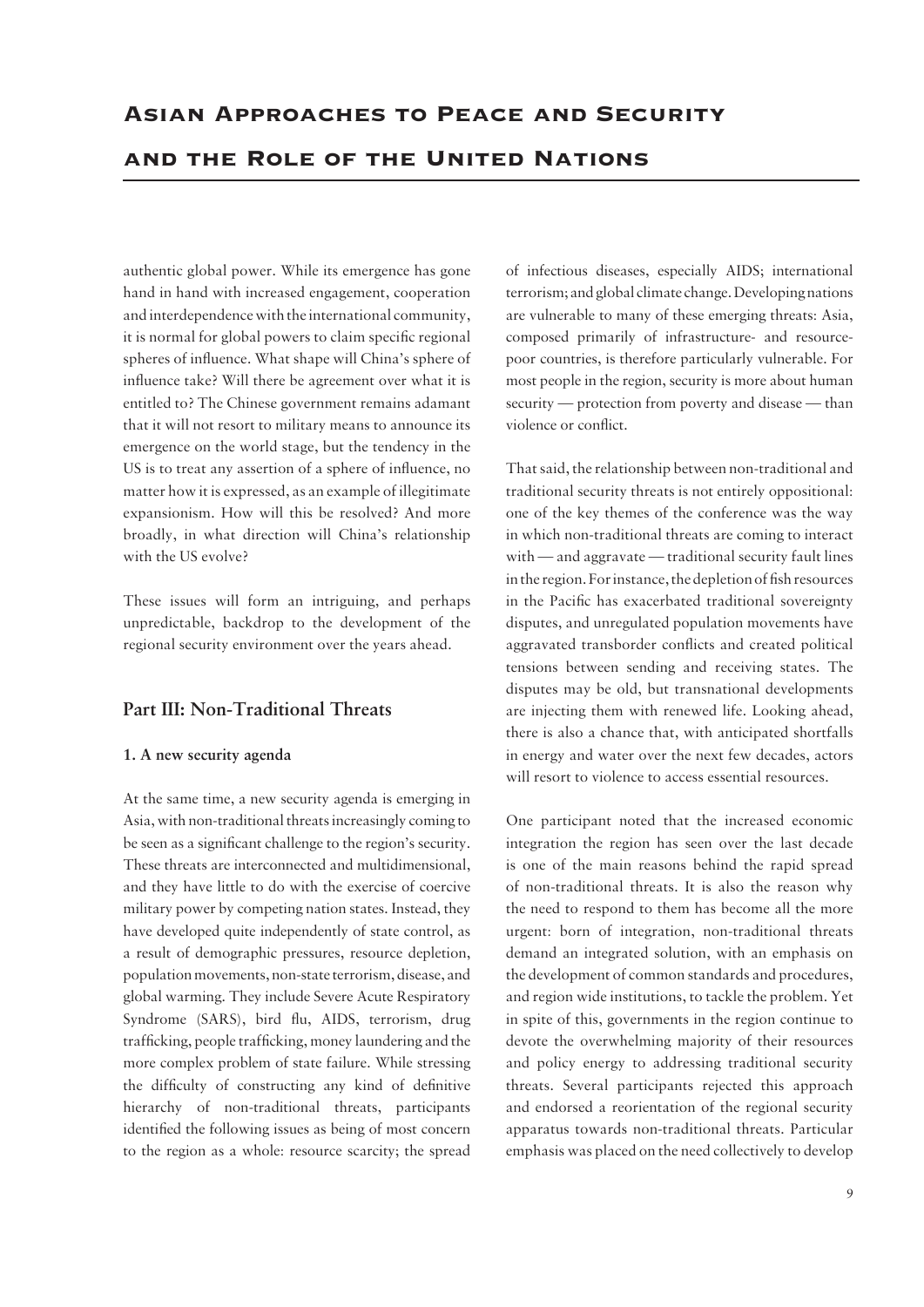traction for a multilateral system to deal with these threats, a process in which the UN would be very well positioned to play a leading role.

#### **2. Terrorism**

According to one participant, the threat posed by Al-Qaeda has diminished over the last three years, with many key operatives having been killed or captured. However, in its place, around 30 different splinter Islamist terrorist groups, capable of mounting operations on the scale of Bali and Madrid, have emerged, many of them in Asia. The US-led invasion of Iraq has had a paradoxical effect on regional terrorism: on the one hand, Iraq has become the new centre of global *jihad*, shifting attention away from other regions; on the other, the war has given groups in the region renewed ideological impetus.

The most worrying concern with respect to terrorism is the acquisition by terrorist groups of chemical, biological or radiological weapons. There is a significant chance that they will attempt to move in this direction: worldwide, three substantial chemicalbiological operations have been disrupted in the past two years. The prospect of a regional maritime terrorist attack is increased by the region's narrow waterways, high volume of shipping traffic and loosely regulated naval ownership arrangements.

The good news is that governments in the region have become more decisive in their strategies to counter terrorism over the past two years: appropriate policing structures have been developed to monitor terrorist groups, knowledge of the terrorists' support bases has increased, and intergovernmental cooperation has grown. But a lot still remains to be done. Groups such as Jemaah Islamiyah are yet to be formally proscribed in many Southeast Asian countries and legislative efforts have, for the most part, focused on the planners and perpetrators of attacks, rather than the supporters, fundraisers, procurers and propagandists of terrorist organisations more generally. Terrorism can only survive where it has a strong social and financial support base. The so-called 'Rumsfeld' approach to combating terrorism, based on the use of force, where success is measured by the number of operatives captured and cells destroyed, may reduce the threat in the short term, but it leaves the terrorists' social and economic avenues of support untouched. The fight against terrorism over the next 10 years will be as much about fighting terrorist networks as terrorist groups themselves: until governments in the region realise this, their counterterrorism efforts will count for little.

Most participants agreed that addressing the root causes of terrorism will become a critical issue for the region over the coming years. We know that terrorists recruit from a broad cross-section of society and that what drives people to join is not poverty or lack of education, but ideology and indoctrination. At the same time, however, many terrorist cells' agendas are grounded in highly concrete local political issues. Addressing the root causes of terrorism will allow us to gain a sense of those causes' diversity, and the speed with which they can change. The aim is not to justify or excuse terrorism, but simply to understand where the problem stems from, so as to better address it.

Adherence to human rights standards will also be an important component of the fight. One participant, noting that massive human rights violations can feed the growth of terrorism, expressed the hope that in the long run, respect for the values of democracy and human rights will starve terrorism of both its popular support and ideological raison d'être. Governments' responses must be proportionate to the actual threat, or risk radicalising wider communities. As an important corollary, governments must be careful not to identify terrorism with one particular religious or ethnic group, and work to encourage and empower moderate voices within specific communities. Human rights matter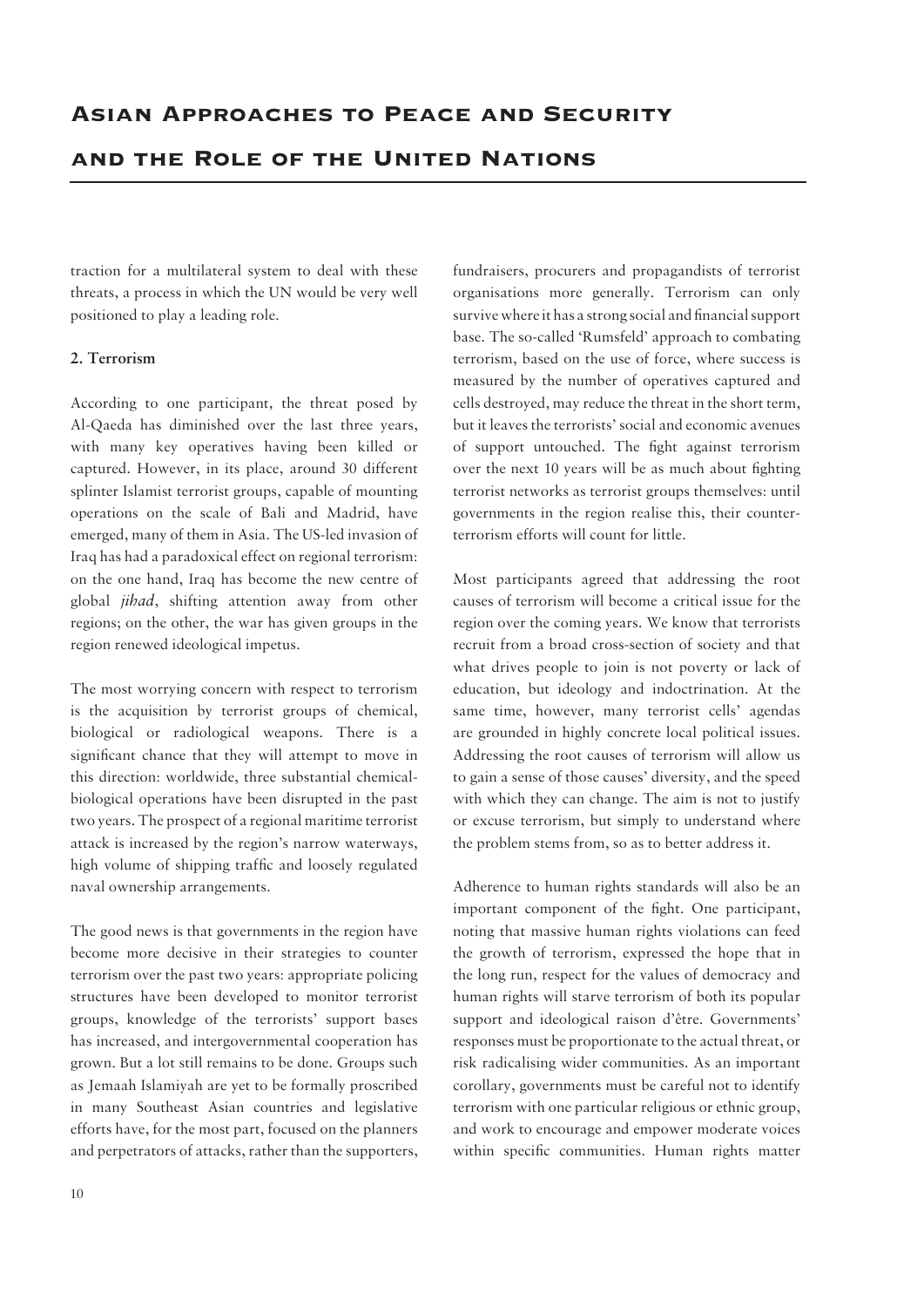because they are one thing we have that the terrorists can never destroy: forfeiting them in the struggle to defeat terrorism will defeat the point of joining that struggle in the first place.

Participants stressed the need for a multijurisdictional, multinational, cooperative regional approach to the fight against terrorism. In this, the UN will have an important role to play. (The UN can also help in preventing the kinds of regional conflicts that often drive the formation of terrorist cells.) Terrorism is a global problem, with the potential to touch all nations in equal measure. It requires a global response.

#### **3. State failure**

Terrorism has also been at the heart of a recent renewal of interest in international policy circles in the twin problem of state failure and state building: internal decay made Afghanistan the base from which Al-Qaeda sprouted and the September 11 attacks were planned. The international community faces a spectrum of options in responding to state failure, including diagnosis, prevention, intervention and rehabilitation. Region-wide lack of development has made the problem particularly acute in Asia since, as one participant noted, "every emerging developing country is a potential failed state". Indeed, a number of intervention missions have been launched in the region in recent years, from UNTAC and UNTAET to the Australian- and New Zealand-led operation in the Solomon Islands. Policymakers in the region will face a serious dilemma over the coming years in determining exactly what kind of shape resuscitated and rebuilt failed states should take. One participant argued that strong, more socially restrictive states may be better placed to prevent the spread of terrorism than democratic, open ones.

Participants identified a number of further challenges for the region over the years ahead. First, the most logical and effective approach to the whole problem is to prevent states from failing in the first place. Accordingly, there must be a far greater focus on developing robust mechanisms and institutions for diagnosing and preventing state failure before it occurs. Some countries are already heading in this direction — the UK, for instance, has initiated a program through the Prime Minister's Strategy Unit to track early warning signs of state failure and target preventive aid accordingly — but more needs to be done on a coordinated regional and international level. The UN in particular faces a twofold challenge: firstly, to become more creative, assertive and dynamic in developing a strong analysis and early warning system (there are signs the Department of Political Affairs is already moving in this direction, and the currently preferred model at the High-level Panel is for the creation of a new body to work on peace building); and secondly, since state failure often springs from internal armed conflict, to make greater use of its preventive diplomacy mechanisms to nip potential conflicts in the bud, before they grow and come to the attention of the Security Council.

The second and perhaps even greater challenge is to prevent those former failed or failing states that have been resuscitated and rebuilt from sliding back into chaos. History shows that the continuing presence of military and police forces on the ground is the surest way of preventing regression. Participants endorsed this approach, but stressed the following two caveats: the size and quality of the force must be tailored to meet the demands and particularities of the specific state; and interveners must always beware of the potential tipping-point when gratitude on the part of locals turns into hostility (the Solomon Islands operation, for instance, has kept an appropriately low profile, and has made diligent attempts to communicate with the local population).

Even then, maintaining law and order alone will not be enough to prevent the slide back into instability. State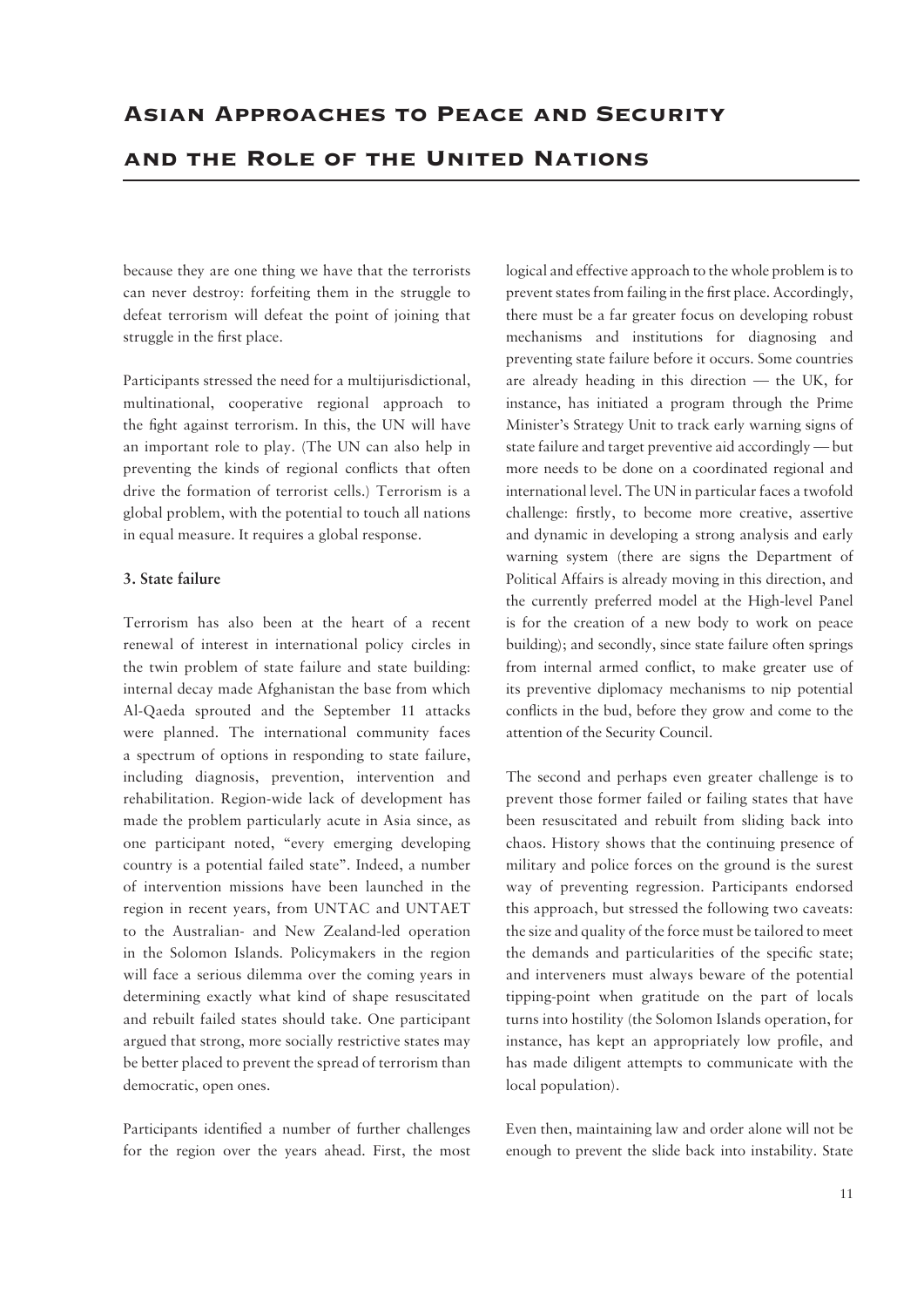# and the Role of the United Nations

building calls for the rehabilitation of every aspect of a country's life, not just security. Often resuscitating the economy, reforming agrarian law, and repairing broken social relations can be just as important as restoring law and order. However, even many of the so-called 'success stories' of intervention do not exhibit the long term characteristics necessary to guard against future regression. In East Timor, internal security has been stabilised, but institutions of governance remain weak, and the rule of law is not firmly established. Long term development challenges have not yet been addressed, compounding the fragility of the situation. The overall impression is that the danger of a return to conflict cannot be ruled out. In Haiti, the situation is even more alarming: according to one participant, there is virtually nothing to show for 10 years of intervention.

There is no quick fix solution to state building: it is a long term task, requiring long term financial and personnel commitments. Participants identified disarmament, democratisation, reintegration and reconciliation as each being of equal importance to the process. They further stressed the importance of the rule of law. The temptation might be there to mark political and institutional success according to how soon elections are held, or how many political parties have been created, but in the long term, building a culture of adherence to law — ensuring respect for law, and establishing durable legal institutions — is a far more critical and formidable task.

Viewed in this way, state failure is merely the symptom of a more deeply embedded regional malaise: state weakness. There are many states in the Asia–Pacific that, while not at immediate risk of failure, are nevertheless profoundly weak. The real problem in these places is not conflict per se, but weak institutions. The third and final challenge for the region will be to address this problem, and to begin to think of ways to build effective, sustainable and durable institutions in those countries beset by weakness.

## **Part IV: Asia's Future Relationship with the United Nations**

Asian governments have demonstrated a renewed willingness to work within the United Nations and other multilateral forums to develop a response to these non-traditional threats. In recent years, there has been a notable increase in engagement of Asian states at the UN, both in the General Assembly and through increased participation and leadership in the Security Council. Though promising, it would be premature to herald these developments as proof of a significant commitment on the part of Asian states to play a more robust role. Nonetheless, this may open the door to the possibility of a new relationship between Asian states — and the region as a whole — and the UN. Almost all states in the region are willing to acknowledge a role for the UN in addressing non-military threats such as the spread of disease. Increased cooperation in addressing such 'soft' threats may be an entry point for a revitalised relationship, as would the use of 'soft' tools such as the General Assembly, the Economic and Social Council, and the office of the Secretary-General.

It should be noted that support for increased engagement with the UN was not shared by all conference participants. Some were critical of the UN for failing to listen to the concerns of Asian states; at least one expressed scepticism about the significance of multilateral institutions *per se*.

#### **1. An Asian Secretary-General?**

The signs of increased engagement by key Asian member states coincide with early discussions on the selection process for the next UN Secretary-General, after Kofi Annan's term expires in December 2006. Traditionally, the Secretary-General has rotated by region, and it is widely perceived that the next Secretary-General will be from Asia (although one participant noted that Poland has made a credible case that Eastern Europe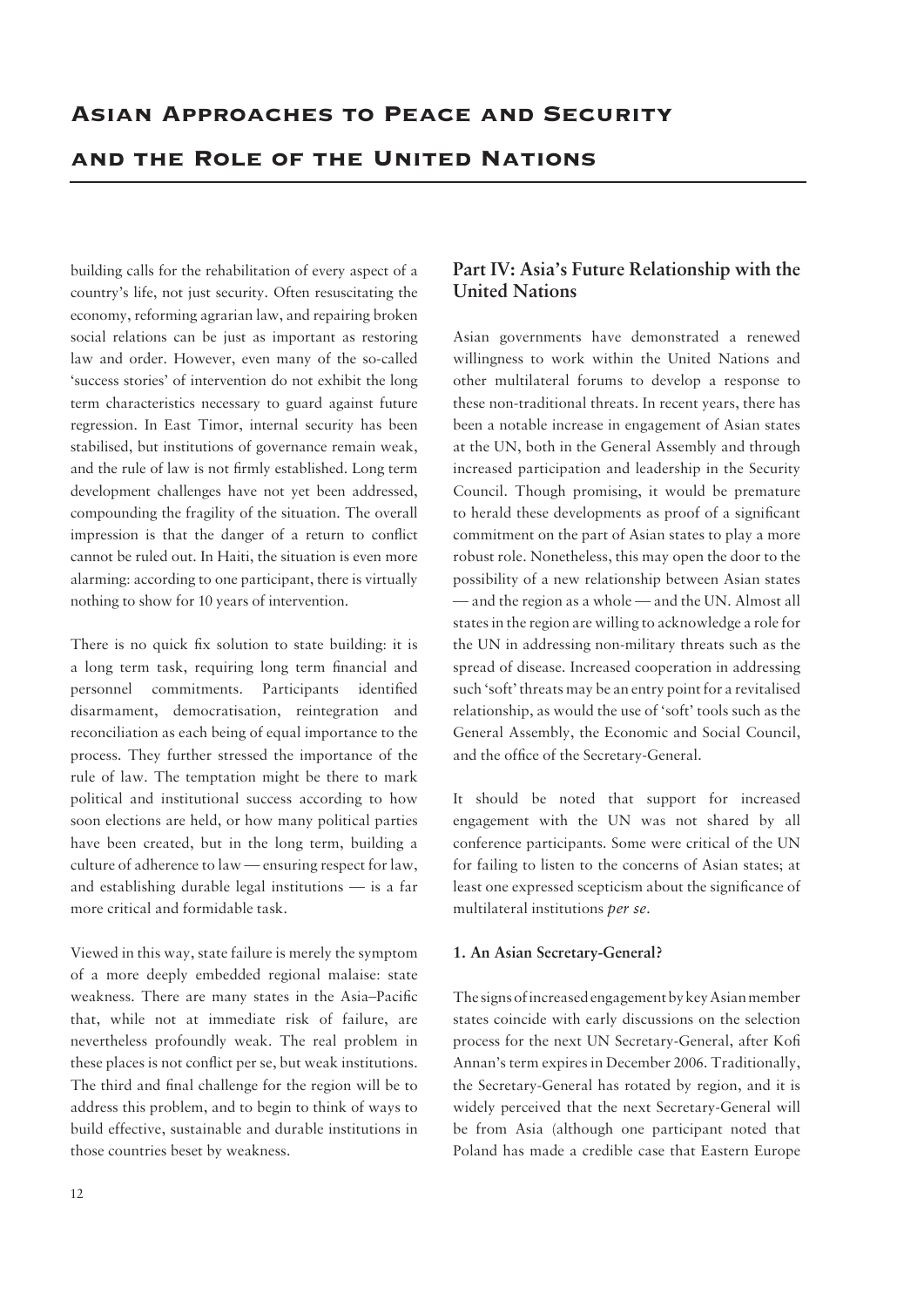should be next). It would doubtless be a boon to Asia if a credible, internationally acceptable Asian candidate were to emerge, but most participants rejected the notion that Asia should have a 'turn' at Secretary-General without a corresponding imperative to front a strong candidate.

Although it is early to speculate — historically, the person chosen as Secretary-General has not been on the consideration list when the selection process began — what might the profile and worldview of an Asian Secretary-General resemble? Given the nature of the election process, major powers tend to veto anyone with a controversial track record in world affairs. Many conference participants agreed that any internationally acceptable candidate from Asia would have to demonstrate strong support for universal values and could hardly have been a proponent of the 'Asian values' argument. An Asian Secretary-General would also have to transcend his or her national identity, and demonstrate commitment to addressing global issues such as human rights violations, nuclear proliferation, AIDS and migration.

#### **2. The High-level Panel and UN reform**

Asia's future relationship with the UN is likely to turn on reform of the UN as an institution. The High-level Panel, due to deliver its report in December 2004, will be taking on the issue of institutional reform.<sup>1</sup> Preliminary feedback from the Panel suggests that the real focus of the report will be on institutional delivery, and strategies to enhance the legitimacy and credibility of key UN institutions, starting with the Security Council, and addressing composition, structure, and process. Although the Panel must be seen as a response to the changed security environment and to concerns about the decline of the UN's influence since the USled intervention in Iraq, it also must address a more general disaffection with the UN system in the rest of the world and the extent to which it is seen to privilege the concerns of a few powerful states over the concerns of the rest of the member states.

The Panel has identified six categories of threats: interstate rivalry and the use of force; intrastate violence (including state failure); weapons of mass destruction; terrorism; organised crime; and poverty, disease, and environmental degradation. Every one of these threats will have manifestations in Asia, but each will resonate differently from state to state, and each state will locate these threats in a different hierarchy of urgency. None of these threats are of zero significance anywhere, and none can be addressed unilaterally. The emphasis will be on the interconnectedness of these threats, and the need to develop traction for a collective system to address these threats.

There is likely to be a strong focus on regions in the institutional recommendations that emerge in the final report, specifically a proposal that the Security Council be remodelled around four major regional groups for electoral purposes: Asia–Pacific, Africa, Europe, and Americas, all divided along the natural geography of the regions. Early hints are that the recommended composition of the Council will be along the lines of four groups with six seats each, renewable for fourand two-year terms. This is partially a response to the dysfunctionality of the current 'West Europe and Other' electoral group, which has become unworkable for countries outside the EU, for example Australia and New Zealand. It is hoped that the new orthodoxy, with relatively equivalent numbers of states per region, will alleviate some of these tensions.

The Panel report is also likely to address the subject of regional security organisations and will come out in favour of regional organisations playing a more substantive role in international peace and security issues, as envisioned in the language of Chapter VIII of the UN Charter. The report will also acknowledge how far in practice the regional organisations will have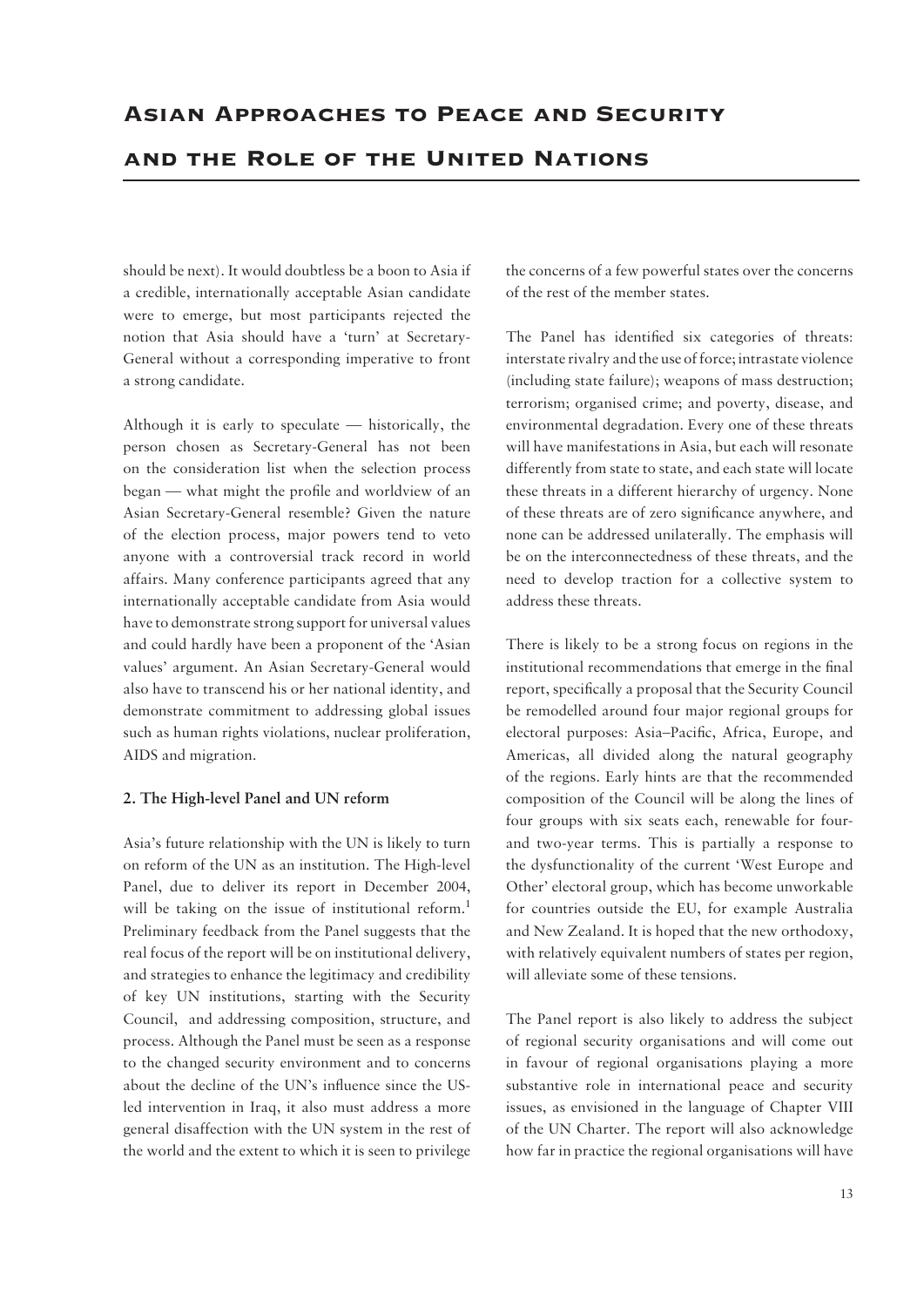and the Role of the United Nations

to go in meeting the increasing expectations placed on them. One participant noted that it is believed that the Panel has been genuinely impressed with African Union (AU) leadership and commitment to a regional security mechanism for Africa; however, there still exists a clear gap between rhetoric and ability to deliver on this mandate. The Panel will emphasise that the central organs of the UN — the Security Council and the P5 must not use enthusiasm for regionalism and regional organisations to abdicate their own responsibility. The notion that all problems can and should be solved by regional organisations is seductive, but conference participants were unanimous in emphasising that corresponding attention must be paid to the relative capacity of such organisations to deliver solutions.

Many have tried to reform the UN and many have failed. Prospects for UN reform always depend upon the political will of its member states. However, the anticipation surrounding the release of the Panel's report is due in no small part to the efforts made to test its proposals and build up a supportive constituency among key actors at the UN. Asian states will play a crucial role in this debate, particularly China, as the lone Asian representative among the P5, and Japan and India, who have pinned their hopes on becoming major players in the Security Council. With so much at stake, it is hard to imagine that Asia will stand by the sidelines as a passive recipient of reform proposals. If Asian states are able to re-engineer the UN collective security mechanisms into something more representative of their concerns, then the current reform process may mark the turning point in Asia's relationship with the UN.

#### *Endnote*

<sup>1</sup> The account here reflects discussion at the conference of the High-level Panel's deliberations. The High-level Panel has since delivered its final report. See *A More Secure World: Our Shared Responsibility*, Report of the High-level Panel on Threats, Challenges and Change, UN Doc A/59/565 (2 December 2004).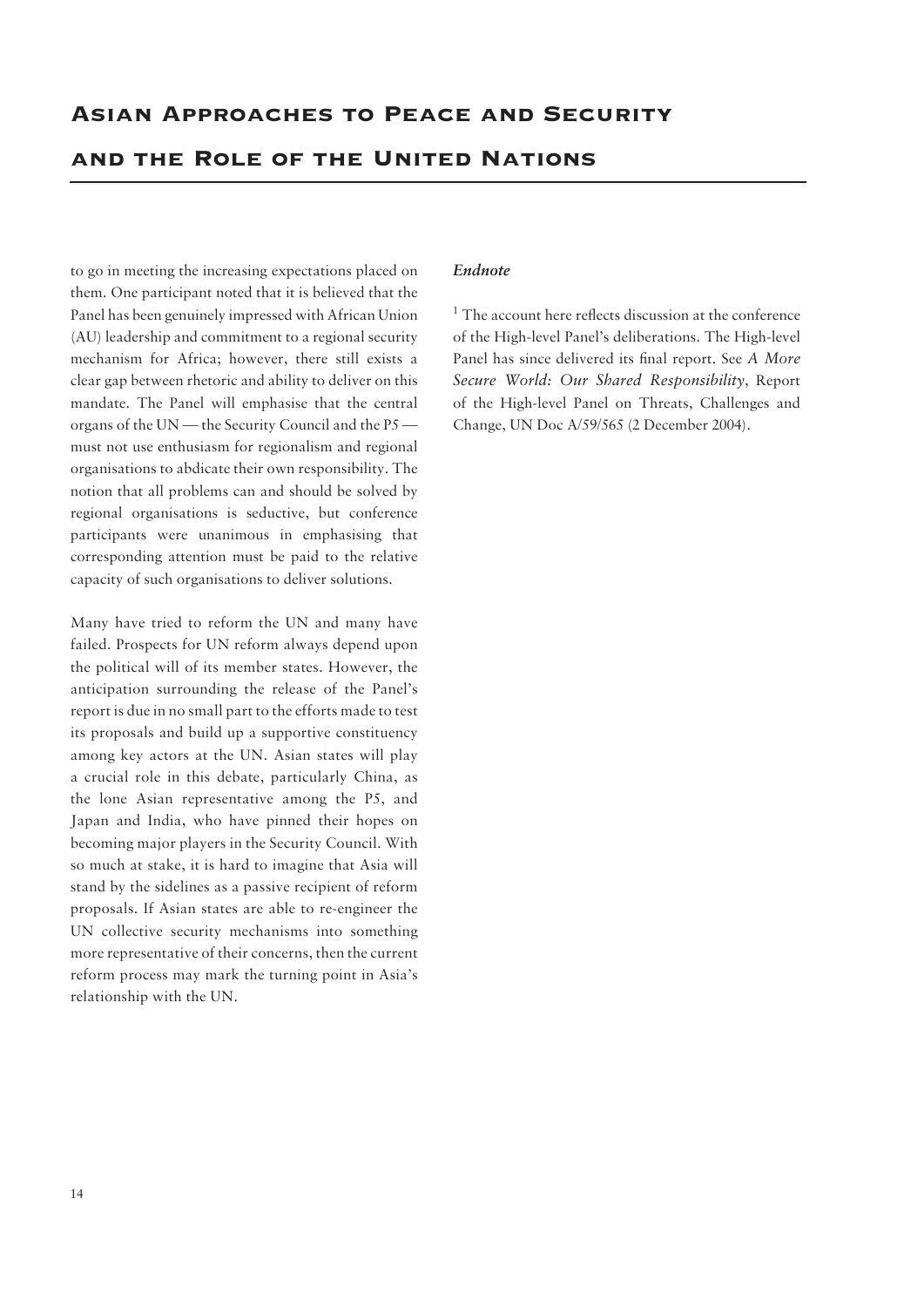#### **Appendix**

**A list of participants and their sponsoring organisations**

#### Participant **Affiliation**

Professor Rawdon Dalrymple, AO ASEAN Focus Group, Australia Major General Tim Ford, AO (Retd) Consultant, Australia

Professor Lee Chung Min Yonsei University, Korea Ms Jennifer Macmillan Government of New Zealand Mr Fumito Miyake Embassy of Japan, Australia H.E. Mr Hussin Nayan High Commission for Malaysia

Mr Nobuyasu Abe Department for Disarmament Affairs, United Nations Mr Marc Ablong Department of Defence, Australia Professor Amitav Acharya **Institute of Defence and Strategic Studies**, Singapore Ambassador Hasmy Agam Ministry of Foreign Affairs, Malaysia Ms Rosemary Banks Ministry of Foreign Affairs and Trade, New Zealand Mr Anthony Bubalo Lowy Institute for International Policy, Australia Professor Kevin Clements Australian Centre for Peace and Conflict Studies, Australia Dr Malcolm Cook Lowy Institute for International Policy, Australia The Hon Alexander Downer, MP Minister for Foreign Affairs, Australia Dr Alan Dupont Lowy Institute for International Policy, Australia The Hon Gareth Evans, AO International Crisis Group, Belgium High-level Panel on Threats, Challenges and Change Dr Michael Fullilove Lowy Institute for International Policy, Australia Dr Rohan Gunaratna Institute of Defence and Strategic Studies, Singapore Mr Allan Gyngell Lowy Institute for International Policy, Australia Mr Owen Harries Lowy Institute for International Policy, Australia Ms Vanessa Hawkins **International Peace Academy**, United States The Hon Marian Hobbs, MP Minister for Disarmament and Arms Control, New Zealand Mr Liu Yuyin Ministry of Foreign Affairs, People's Republic of China Dr David M. Malone International Peace Academy, United States Ms Caroline Millar Department of Foreign Affairs and Trade, Australia Professor Anthony Milner Australian National University, Australia H.E. Mr Leonid Moiseev Embassy of the Russian Federation, Australia Dr R.M. Marty M. Natalegawa Ministry of Foreign Affairs, Indonesia Professor Bob O'Neill, AO Lowy Institute for International Policy, Australia